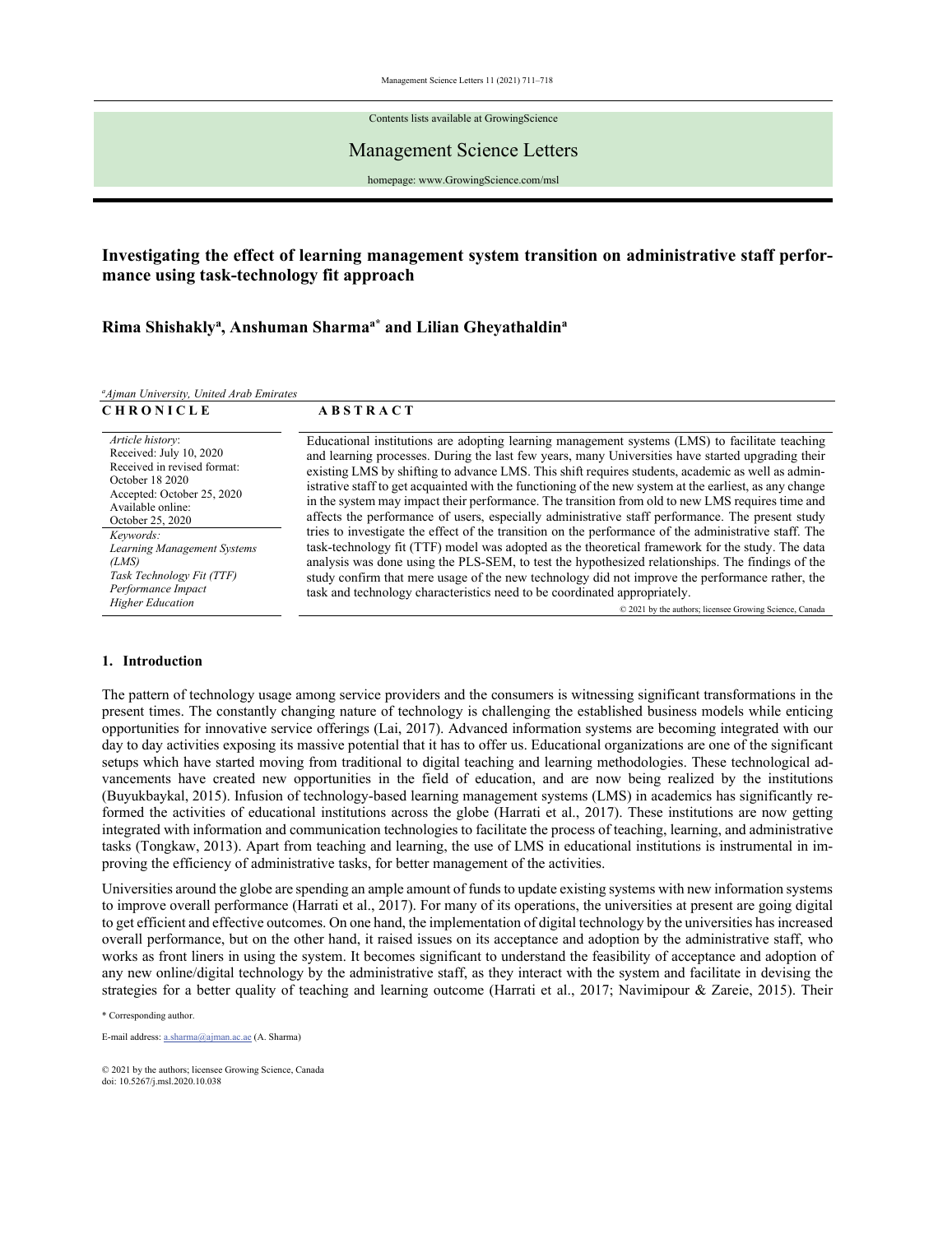performance will widely depend on how well they accept and adopt any new technology that the institution is implementing. Their acceptability and adoption of the new information system is a must for better management of the institution's resources.

The goal for implementation of LMS by the universities is to integrate and enhance teaching, learning, and administrative tasks in various departments. This further facilitates creating a fully technology-driven ecosystem for the instructors, students, and administrative staff, where, they can effectively manage their teaching, learning, and administrative requirements respectively. There are many LMS that are being implemented and used by universities across the globe in the view of improving their overall performance. It has been agreed that LMS does not hamper the formal teaching-learning process, in addition to the other tasks it performs. Hence, it is now widely used to facilitate the overall management of the academic process and the administrative tasks of the institution (Mott, 2010).

LMS has the advantage of offering automated and centralized administration to the academic institutions, facilitating assessment & testing, content management, and reporting. Due to its automation feature, it is characterized as having intertwined educational, administrative, and technological aspects (Coates et al., 2005). This automated and centralized operational mechanism demands the institutions to develop new procedures, protocols, and controls between academic functions and the administration, for efficient usage and outcome of the LMS. These types of technological adoption become necessary to improve overall user performance following which, there have been many studies linking technology and user performance (Goodhue & Thompson, 1995). For any such technology implementation, the task must be aligned with the technology to achieve better performance among the users (Mumford, 2000). In this line of thought, the present study attempts to adopt the Task-Technology Fit (TTF) model (Goodhue & Thompson, 1995), to understand the administrative staff performance in the university, on the adoption of new technology. TTF model will also be applied to conceptualize and validate the relationship between technology and individual performance, following the fact that the TTF model is influential in predicting the overall performance of the users.

There have been various studies concentrating on the acceptance and adoption of technology and its impact on user performance in educational settings (Harrati et al., 2017; Norzaidi & Salwani, 2009). The majority of these studies focused on students and faculty, as users of the technology adopted and assessments of their performance were done. There is a lack of studies in the literature which focuses on administrative staff as a user and assess their performance on a technology. The investigation of the administrative staff's performance becomes important because they act as the front-line users of any techsystem on the university campus. A positive impact of the technology on administrative staff performance will lead to the efficient functioning of the university. Because of this gap, the present study seeks to assess the effect of Banner LMS implementation on administrative staff performance. Before Banner LMS, the selected university was using Moodle LMS and the users were well equipped with the system functionalities. With a prime objective to assess the impact of the transition from Moodle to the banner LMS on the administrative staff's performance, the present study is carried out. The Banner system is expected to provide a highly integrated interface to record, share, and access a centralized database related to human resources, finance, and student administration. It is also expected to enhance links between students, instructors, and administrative staff to automate, simplify, and manage administrative processes including recruitment, admissions, and financial tasks.

This study bases its theoretical foundation on the Technology to Performance Chain (TPC) and TTF model and attempts to assess the impact of administrative staff performance in an educational setup. To do so, the study explores the relationship status between TTF, utilization of the banner system, and impact on performance. Besides direct relationships, the study attempts to check the indirect effect of utilization on the relationship between TTF and performance. The findings suggest that there is no indirect effect in the proposed model, but supported the strong relationship between TTF and performance impact. In the next section, the paper will formulate the hypotheses based on the arguments and evidence from existing literature followed by the data analysis, results, and discussions for significant policy-driven implications and conclusions of the study.

#### **2. Literature Review**

The technology adoption model (TAM) proposed by Davis et al. (1989), had been accepted as one of the most desiring models to measure technology acceptability and adaptability by the users. It had been widely used in many studies to assess the factors influencing the use of technology by individuals (Venkatesh & Davis, 2000). This model aims to measure perceived ease-ofuse and perceived usefulness of technology, but the model lacks when the study is focused on measuring the task performance of an individual. This becomes one of the major drawbacks of the TAM model. Previous studies suggest that this limitation can be overcome by applying the TPC model to assess the impact of technology on user performance (Dishaw & Strong, 1999). Since the present study attempts to understand administrative staff's performance on their usage of Banner LMS, the TPC model has been applied, for measuring user performance by understanding the task and technology characteristics (Harrati et al., 2017). It is argued that the technology is used by individuals to complete their tasks, hence, characteristics of the individual, characteristics of the technology, and characteristics of the tasks, need to be somehow synchronized. Individuals' competence needs to be matching the task requirements and the technology functionality needs to be facilitating both, the individual and the task. The TPC model combines utilization and the task-technology fit (TTF) to assess the user performance, where, TTF is the degree of technology utilization to assist a user in performing their tasks (Aguinis et al., 2011). It has been widely used in research studies concerning information systems to understand and measure user performances (Zhou et al.,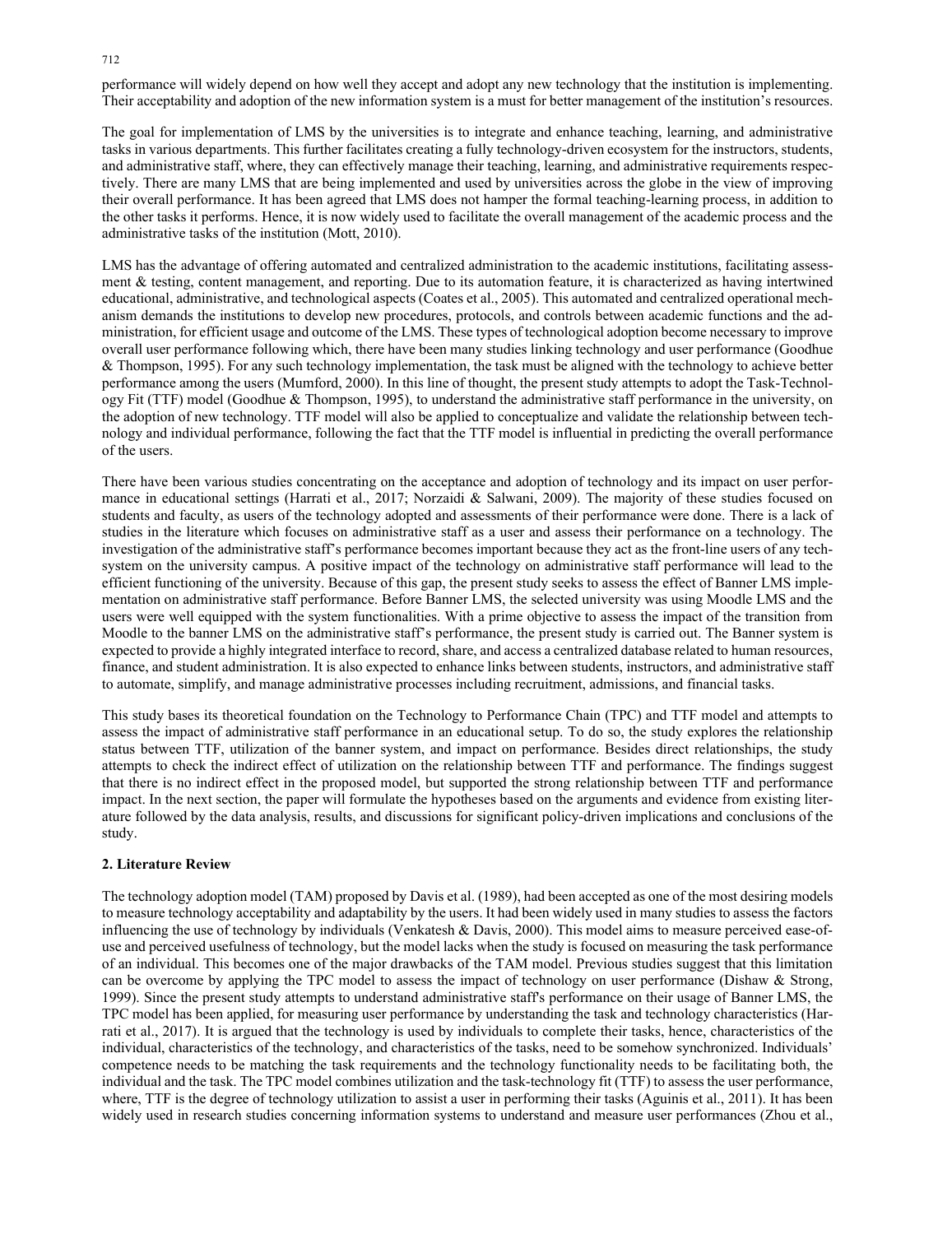2010; Junglas et al., 2008; Lee et al., 2007). TTF assesses how well the system function meets the individual task needs, as well as the relationships between task requirements, individual capabilities, and system functionality. Further, the TTF has been linked to the personal performance criterion, which can be used to consider the effect of IT on individual performance in a meaningful way (Fuller & Dennis, 2009; Zigurs & Khazanci, 2008).

TTF model, proposed by Goodhue and Thomson, (1995) is the core of the present study, which claims that technology needs to be strongly accepted to reflect the performance of users, as well as, to show its usefulness, suit the users and their corresponding tasks. This study takes the TTF perspective as a powerful model for analyzing the adoption of the Banner system and its influence on administrative staff's performance (Benbasat & Barki, 2007). The TTF model has been widely explored as an important model for measuring technology applications and its impact on user performance in the academic domain (McGill et al., 2011; Raven et al., 2010). The TTF model focuses on measuring the fit between a particular technology system and tasks (Robles-Flores & Roussinov, 2012). The fit is characterized by a match between the technology capabilities and task requirements, which implies the degree to which technology helps a person perform his or her task portfolio. (Robles-Flores & Roussinov, 2012). This means that, if information systems have a good fit with the tasks under consideration, they will have a positive impact on the performance of the tasks by the users. TTF acts as an interface between individual capabilities, task requirements, and technology functionality. The antecedents of TTF become the interactions between the technology, tasks, and individuals and constitute the important constructs for the TTF model (Harrati et al., 2017). Individuals carry out actions to get outputs, is known as the task of the user, and the IT tools they use to perform the task is called the technology (Goodhue & Thompson, 1995). Previous studies have successfully investigated the impact of individual characteristics, task characteristics, and technology characteristics in technology usage by users. It has been argued that all of these factors have a direct and significant influence on TTF (Dishaw & Strong, 1999; Goodhue & Thompson, 1995). The acceptance and usability of technology largely depend on the perception of the individual's self-competence and motivation for the system. As well as, the nature of tasks may vary from department to department and from situation to situation. Besides, there may arise a need for technology up-gradation in due course of time, which may influence the users to behave either positively or differently. These notable facts lead us to propose our first set of hypotheses as below:

H1: *TTF is positively influenced by task characteristics.* 

### H2: *TTF is positively influenced by technology characteristics.*

### H3: *TTF is positively influenced by individual characteristics.*

Utilization reflects the behavior of an individual using the technology to complete a particular task and in the present context, it is used as a measure of whether the system is being used by the administrative staff and not a measure of the duration of its use (Tripathi & Jigeesh, 2015). The task-technology fit is known to motivate the users toward using the technology for completing their tasks (Norzaidi & Salwani, 2009) and hence acts as a predictor of technology utilization. The study by Goodhue and Thompson (1995) concludes that TTF and utilization act as a significant predictor of user performance. There has been evidence in the literature that, impact on performance is greater when the effects of TTF and utilization are combined (Goodhue & Thompson, 1995) in technology implementations. Therefore, the present study also attempts to verify the mediation effect of utilization in the relationship between TTF and staff performance. To test these relationships the following hypotheses are proposed:

H4: *There exists a positive effect of TTF on utilization.* 

H5: *There exists a positive effect of TTF on the performance impact.* 

H6 (a): *There exists a positive effect of utilization on the performance impact.* 

H6 (b): *There exists a significant indirect effect of TTF on performance impact through utilization.* 



**Fig. 1.** Conceptual model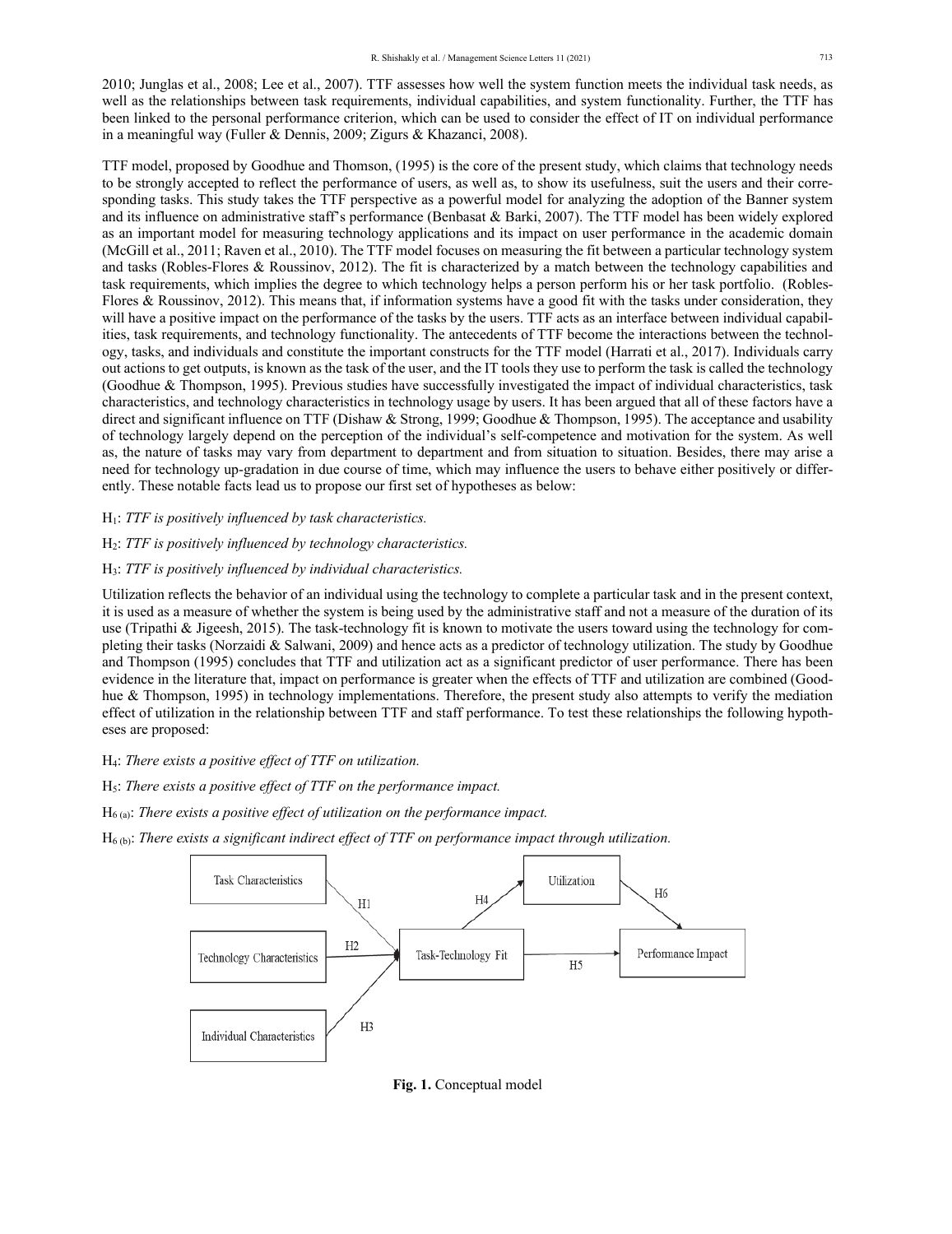### **3. Methodology**

The research sample for the present study involved university administrative staffs, who were using Banner LMS to carry out their administrative tasks. Data were collected from the participants during October – November 2019. The questionnaires were distributed to them for their responses with an assurance of the privacy of their information shared with the researcher. 178 out of 240 distributed questionnaires were received with a response rate of 74.16%, which is acceptable for analysis (Sekaran & Bougie, 2016), and were used for further analysis of the data, fulfilling the minimum requirement of sample size between 100-500 observations (Kline, 2005). The research instrument included all the validated items from past studies. This study used five point Likert scale ranging from 1 (strongly disagree) to 5 (strongly agree). To ensure the wording, sequencing, and length of questions, the questionnaire was pre-tested. The items of the research instrument were carefully selected to test the relationships between the constructs of the TTF model which is deployed in the study as a theoretical foundation.

The present study attempts to verify the relationships between different proposed TTF variables between Task Characteristics (TaC), Technology Characteristics (TeC), Individual Characteristics IC), Task-Technology Fit (TTF), Utilization (UT), and Performance Impact (PI). Apart from the direct relationships, the indirect relationship of utilization was also tested between task-technology fit and performance impact to verify whether an indirect effect of utilization is present or not. Partial Least Square Structural Equation Modeling (PLS-SEM) was used to examine the causal relationships and to assess the proposed conceptual model. PLS-SEM was applied because the primary purpose of this study is prediction oriented (Hair et al., 2019). Smart PLS (v.3.2.8) was used for data analysis (Ringle et al., 2015).

### **4. Data Analysis and Results**

The present study used PLS-SEM to assess the measurement model and to examine its reliability and validity of the constructs. To examine the significance of the influence on the proposed constructs of the model, PLS with path modeling and 5000 bootstrapping resampling procedure was applied (Hair et al., 2019). The results for the reliability and validity analysis are shown in Table 1. The factor loadings of the items of the constructs are more than the recommended value of 0.7 and hence the indicator reliability is achieved (Henseler et al., 2009). To measure the reliability of the constructs, this study has used composite reliability and Cronbach's alpha. The result shows that the values of all the constructs are more than the prescribed value of 0.70 for composite reliability and more than 0.6 for the Cronbach's alpha (D'Ambra et al., 2013). This puts evidence for the strong reliability of the research instrument used in this study for the further investigation process. The convergent validity of the constructs has been measured by using the average variance extracted (AVE) values which are all more than the prescribed minimum cut-off value of 0.5 (Yi et al., 2016). The discriminant validity is measured and is shown in Table 2, representing inter-correlations between the various constructs. The discriminant validity testing has been done by using two criteria. First being the Fornell-Larcker (1981) criteria and the second being the Heterotrait-Monotrait Ratio Criteria (Henseler et al., 2016). The result of both the tests in Table 2 shows that the discriminant validity is achieved for further analysis. It can be inferred here, that the above statistical data confirms that the proposed measurement model is satisfactory for further testing and analysis.

#### **Table 1**

| Constructs Reliability and Validity |  |  |
|-------------------------------------|--|--|
|                                     |  |  |

| Constructs                 | Items            | Loading | Alpha | CR.   | AVE   |
|----------------------------|------------------|---------|-------|-------|-------|
| Individual characteristics | IC1              | 0.904   | 0.871 | 0.921 | 0.795 |
|                            | IC <sub>2</sub>  | 0.915   |       |       |       |
|                            | IC3              | 0.856   |       |       |       |
| Performance impact         | PI1              | 0.826   | 0.857 | 0.903 | 0.700 |
|                            | PI <sub>2</sub>  | 0.831   |       |       |       |
|                            | PI3              | 0.854   |       |       |       |
|                            | PI4              | 0.835   |       |       |       |
| Task-Technology Fit        | TTF1             | 0.845   | 0.941 | 0.952 | 0.738 |
|                            | TTF <sub>2</sub> | 0.832   |       |       |       |
|                            | TTF3             | 0.864   |       |       |       |
|                            | TTF4             | 0.840   |       |       |       |
|                            | TTF5             | 0.874   |       |       |       |
|                            | TTF6             | 0.866   |       |       |       |
|                            | TTF7             | 0.890   |       |       |       |
| Task characteristics       | TaC1             | 0.889   | 0.925 | 0.947 | 0.817 |
|                            | TaC <sub>2</sub> | 0.901   |       |       |       |
|                            | TaC3             | 0.914   |       |       |       |
|                            | TaC4             | 0.912   |       |       |       |
| Technology characteristics | TeC1             | 0.869   | 0.885 | 0.920 | 0.743 |
|                            | TeC <sub>2</sub> | 0.807   |       |       |       |
|                            | TeC <sub>3</sub> | 0.892   |       |       |       |
|                            | TeC4             | 0.877   |       |       |       |
| Utilization                | UT1              | 0.900   | 0.885 | 0.929 | 0.813 |
|                            | UT <sub>2</sub>  | 0.887   |       |       |       |
|                            | UT3              | 0.917   |       |       |       |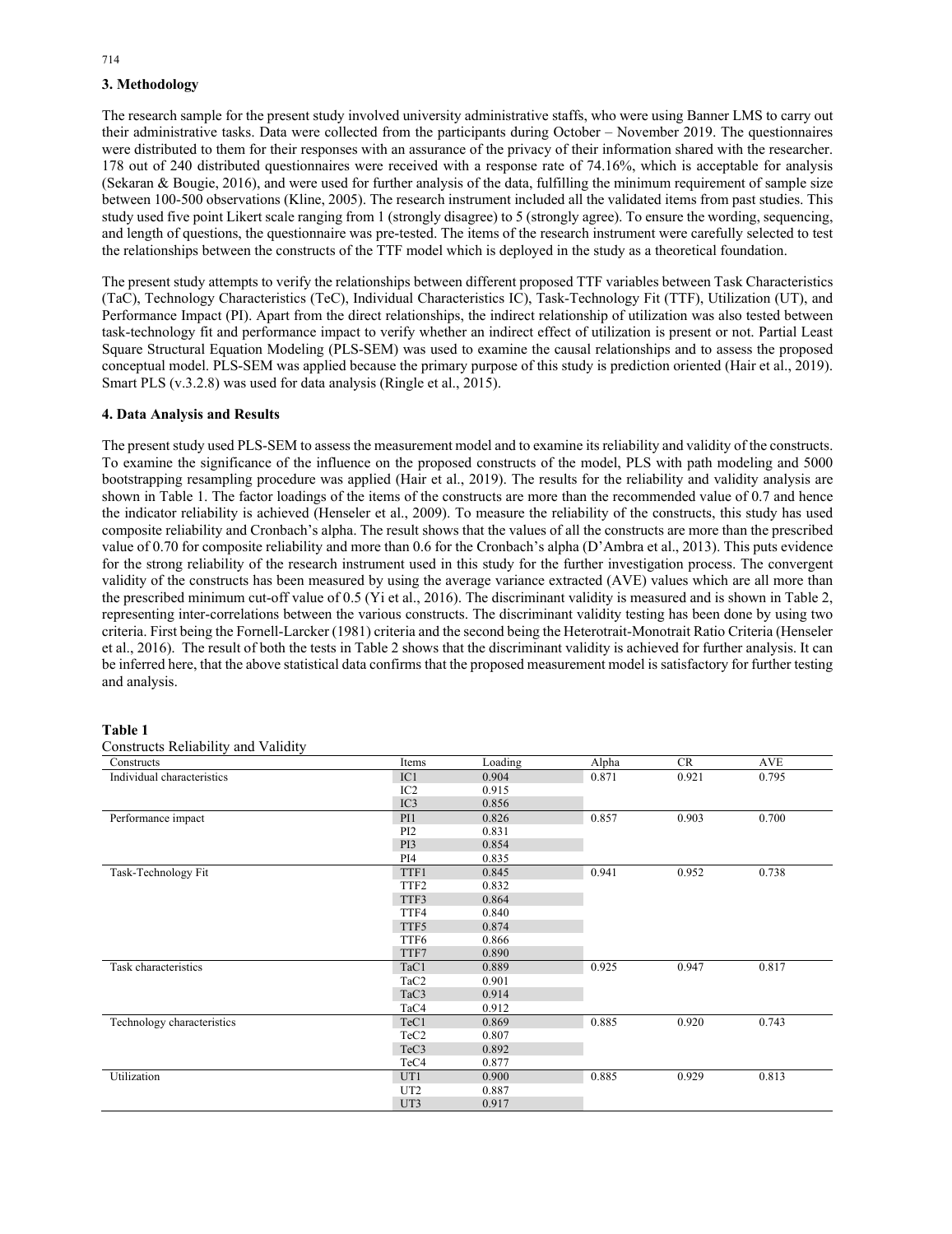|                                           | IC    | PI    | <b>TTF</b> | TaC   | TeC   | UT    |
|-------------------------------------------|-------|-------|------------|-------|-------|-------|
| Fornell-Larcker (1981) Criterion          |       |       |            |       |       |       |
| Individual characteristics (IC)           | 0.892 |       |            |       |       |       |
| Performance impact (PI)                   | 0.245 | 0.837 |            |       |       |       |
| Technology task fit (TTF)                 | 0.499 | 0.625 | 0.859      |       |       |       |
| Task characteristics (TaC)                | 0.454 | 0.249 | 0.388      | 0.904 |       |       |
| Technology characteristics (TeC)          | 0.587 | 0.223 | 0.415      | 0.426 | 0.862 |       |
| Utilization (UT)                          | 0.507 | 0.340 | 0.462      | 0.433 | 0.443 | 0.902 |
| <b>Heterotrait-Monotrait Ratio (HTMT)</b> |       |       |            |       |       |       |
| Individual characteristics (IC)           |       |       |            |       |       |       |
| Performance impact (PI)                   | 0.283 |       |            |       |       |       |
| Technology task fit (TTF)                 | 0.549 | 0.693 |            |       |       |       |
| Task characteristics (TaC)                | 0.506 | 0.279 | 0.414      |       |       |       |
| Technology characteristics (TeC)          | 0.666 | 0.251 | 0.448      | 0.470 |       |       |
| Utilization (UT)                          | 0.577 | 0.389 | 0.505      | 0.478 | 0.495 |       |

**Table 2**  Discriminant Validity

The testing of the proposed hypotheses and analysis of the proposed model has been done using PLS path modeling to compute the SEM, as shown in Fig. 2. All the constructs are modeled with reflective items. To comprehensively test the quality of the proposed structural model, the significance of path coefficients (β) and coefficients of determination  $R^2$  has been used as indicative measures to analyze the variance of variables. The result shows that the model predicts 21.4 percent of utilization, 29.4 percent of task-technology fit, and 39.4 percent of the performance impact construct. The obtained value of  $\mathbb{R}^2$  for the constructs reflects a moderate effect achieved under the proposed model of the current setting. In the structural model, it is observed that all the paths are significant (p<0.005), except hypotheses  $H_{6a}$  and  $H_{6b}$ , which suggests that the causal relationships described in the proposed model are supported. The hypothesis  $H<sub>6a</sub>$  stating a positive relationship between utilization and performance impact is not supported in the data of the sample used in the present study. Also, the mediation effect of utilization in the relationship between TTF and performance impact is not supported in the present context. This makes us conclude that the impact on the performance will be done by the right fit between the task and the technology. The more fit the task and technology will be, the more the performance will be an increase, and the staff becomes more efficient.



**Fig. 2.** Structural model test results

#### **Table 3**  Hypothesis Test Results

| results results in results |                                     |       |       |         |         |                   |               |
|----------------------------|-------------------------------------|-------|-------|---------|---------|-------------------|---------------|
| <b>Hypothesis</b>          | Cause & Effect                      |       | SD.   | t-value | p-value | BCa-CI            | Decision      |
| H1                         | $TaC \rightarrow TTF$               | 0.174 | 0.049 | 3.486   | 0.000   | [0.076; 0.270]    | Supported     |
| H2                         | $TeC \rightarrow TTF$               | 0.144 | 0.059 | 2.400   | 0.015   | [0.026; 0.257]    | Supported     |
| H <sub>3</sub>             | $IC \rightarrow TTF$                | 0.335 | 0.057 | 5.813   | 0.000   | [0.217; 0.442]    | Supported     |
| H4                         | $TTF \rightarrow UT$                | 0.462 | 0.046 | 10.067  | 0.000   | [0.365; 0.543]    | Supported     |
| H <sub>5</sub>             | $TTF \rightarrow PI$                | 0.595 | 0.046 | 13.010  | 0.000   | [0.496; 0.677]    | Supported     |
| H6a                        | $I/T \rightarrow PI$                | 0.065 | 0.047 | 1.405   | 0.166   | $[-0.025; 0.157]$ | Not Supported |
| H <sub>6</sub> b           | $TTF \rightarrow UT \rightarrow PI$ | 0.03  | 0.022 | 1.359   | 0.174   | $[-0.011; 0.076]$ | Not supported |

The results confirm that among the precursors of the task-technology fit (TTF), the constructs task characteristics (TaC) with β=0.174 and technology characteristics (TeC) with β=0.144 shows a relatively weak effect on TTF than the construct individual characteristics (IC) with β=0.335. Although, all three constructs show a positive influence on TTF, supporting the hypotheses  $H_1$ ,  $H_2$ , and  $H_3$ . The TTF has a positive impact on the utilization (UT) of technology, Banner in the present case, with β=0.462, supporting the hypothesis H4. Similarly, TTF has shown a greater positive impact on performance impact (PI) with β=0.595, supporting the hypothesis H<sub>5</sub>, but a weak relationship is observed between utilization of technology and performance impact, with beta coefficient, β=0.065 in the present setup. Statistically, all the proposed hypotheses are significant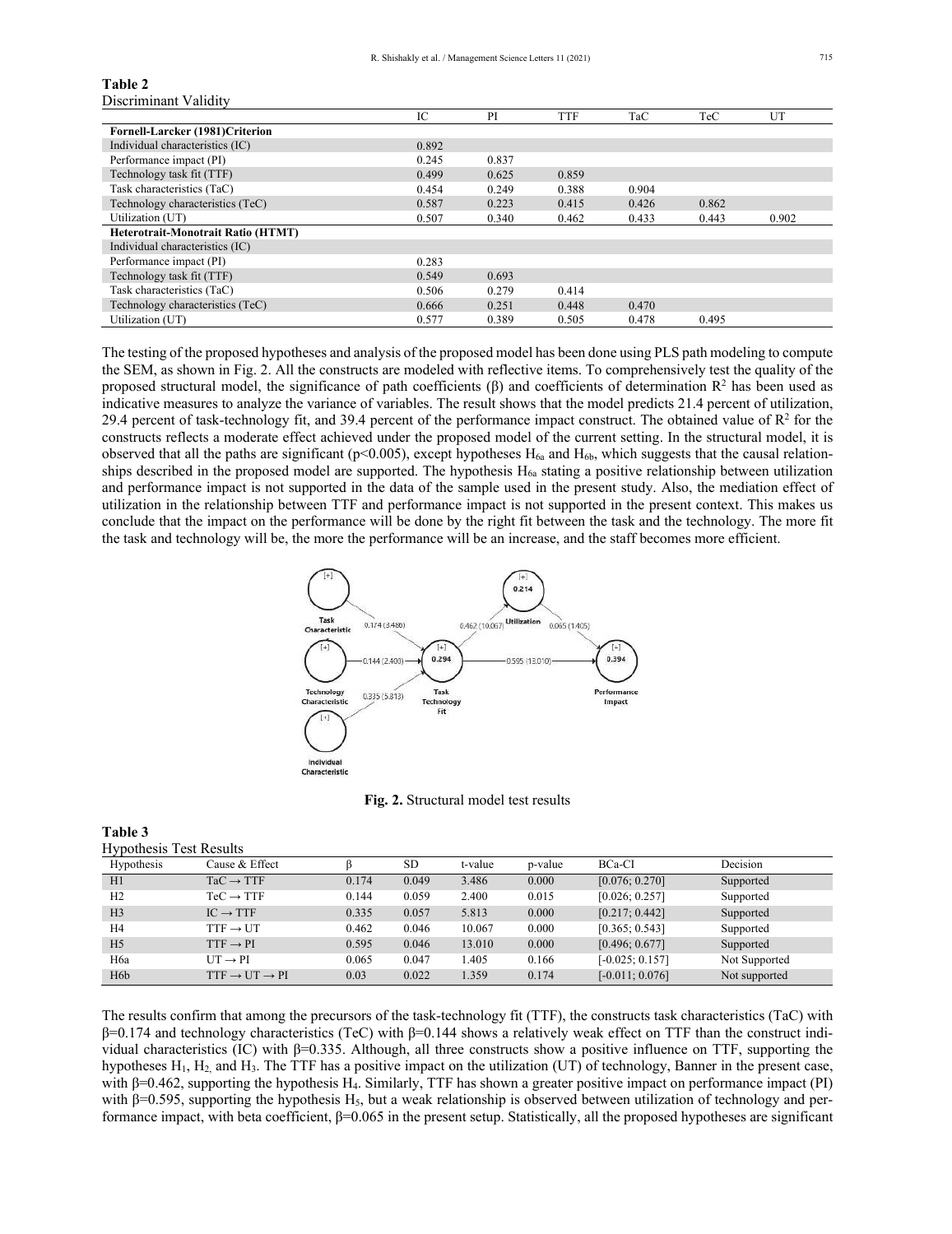except hypothesis  $H_{6a}/H_{6b}$  (Table 3), suggesting there will be a better performance impact on the administrative staff if the task and technology are matched and fits properly. Among the precursors of TTF, individual characteristics show relatively more influence on TTF suggesting technical know-how of the individuals are to be taken in priority, and training sessions may be necessary for improving their capabilities to make them efficient in technology acceptance and adoption.

### **5. Discussion**

The present study fundamentally revolves around the issues of administrative staff performance on the usage of the LMS in a university setting, with a core focus on its relationship with task-technology fit. The study investigates the causal relationship between the TTF, utilization of the technology, and impact of technology on user performance for a LMS. This is a contribution to the literature on technology adoption in university-level educational settings. Also, hypotheses were proposed to assess the antecedents of TTF and found that task, technology, and, individual characteristics puts a significant impact on tasktechnology fit construct. This is concurrent with previous studies (Bozaykut et al., 2016; D'Ambra et al., 2013). The novelty of this study is that it attempts to assess the performance impact on one of the major stakeholders of an educational setup i.e. administrative staff, in light of the Banner LMS usage. Besides, the model proposed and validated in the present study shall help the policy-makers to understand and explore the relationships between the factors in different research settings. These factors have been less explored in educational settings and, particularly with the participants of the present study i.e. administrative staff.

The present study put forth a few theoretical implications on the subject from its analysis. It is explored that in higher educational settings, the task-technology fit is significantly influenced by task characteristics, technology characteristics, and, individual characteristics. Among these antecedents of TTF, the individual characteristics were found to be a decisive influential factor, followed by task characteristics and, the technology characteristics. The findings are concurrent with previous studies (Widagdo et al., 2016), and infers that the administrative staff characteristics (information on technology, skills, peer support, and assistance) are more important when they try to adopt a new LMS technology like 'Banner' for an effective outcome. This is followed by the characteristics of the task to be completed. Technology characteristics show a significant influence, however, in comparison to individual and task characteristics, it stands last in the influence queue. The explanation for this result is that, for any new technology to get implemented, the administrative staff need to be trained and motivated for its usage. They are the one who deals with the handling and operation of the technology platform. Therefore, their acceptance of the user becomes important for technology in teaching and learning to get functional and influential in a proper way. That is why user characteristics play a crucial role in task-technology fit.

Further, the findings of the study conclude that the task-technology fit positively influences the utilization of technology and user performance impact. The findings of the study are consistent with previous studies (Widagdo et al., 2016; Aljukhadar et al., 2014) on the performance of individuals in using information technology. The degree of influence of TTF is found to be more on user performance, but there is no significant effect of utilization on performance impact. It is to infer from the findings that, mere utilization of the technology by users will not influence their performance. This finding of the study, is also in consensus with previous studies, stating, there exists no relationship between the level of utilization and performance (Osang, 2015; McGill et al., 2011). The study also attempted to assess the indirect influence of TTF on performance impact through utilization, which resulted in a non-significant relationship, allowing to infer that, neither the utilization directly influence performance, nor it plays any role in mediating the relationship between TTF and performance impact. It leaves the tasktechnology fit construct, a very crucial variable, in determining and improving the user performance, concerning technology adoption, and if the task and technology fit well, the performance of the individual will increase in an educational setup (Aljukhadar et al., 2014; Staples & Seddon, 2004).

The finding of a weak and non-significant relationship between utilization and performance impact, which may be because of the newness of Banner LMS for the university understudy, as it was implemented recently and is still new for many users. This can be managed by increasing the utilization and suitability of technology to the task that will result in improving the performance of an individual (Widagdo et al., 2016; D'Ambra & Wilson, 2004).

The study highlights few policy implications, for instance, before adapting to any new technology in an educational setup, the university management should understand the characteristics of the users and plan appropriate training and motivational sessions for the technology accordingly. This will facilitate in attaining better performance by the staff during the usage of the technology and hence better return on investment for the university. Second, any technology adoption should be based on the requirements and nature of the task, because, this study suggests that task characteristics are also a significant influencer when it comes to having a task-technology fit. Third, the task-technology fit will only influence the proper utilization of the technology, when the user is given enough time and training to understand the intended usage. Fourth, the user performance can be achieved as desired, after technology implementation, when the task and technology requirements fit well.

#### **6. Limitation and future scope of the study**

Although the present study makes significant contributions to the literature of technology adoption and its impact on user performance, it has few limitations as well. First, the data for this study were collected from the administrative staff of one University, and therefore, the findings cannot be generalized. In future studies, the researchers should attempt to extend the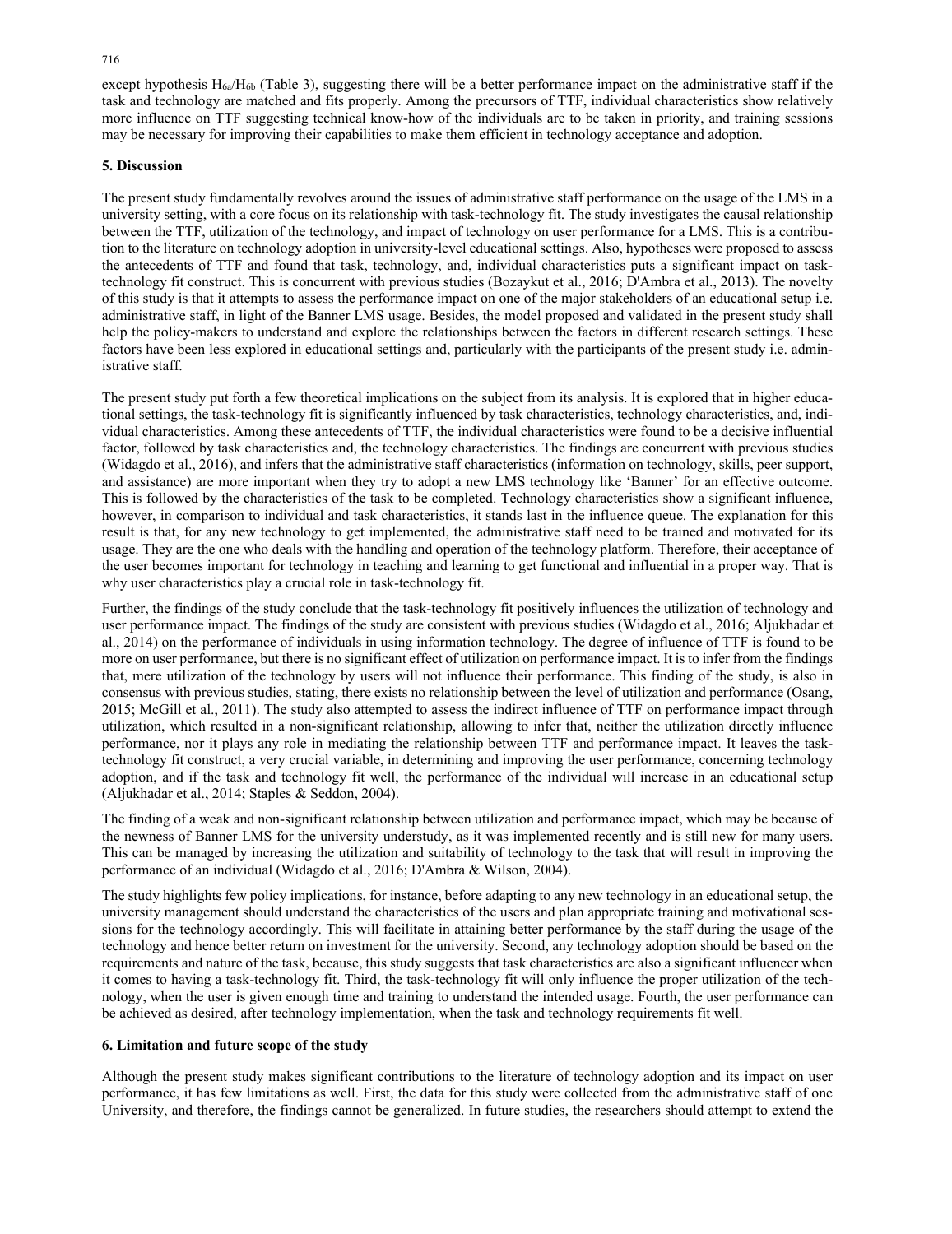geographical area including more educational setups, and increasing the size of samples to get more insights towards generalizing the findings of the present study. Second, the study is carried out using self-report data, hence, response bias may exist. Future studies may consider using a mix-method study to get more insightful results. The third limitation of the study is that it may be too early to assess the impact of any new technology adoption in a year interval. In the future, similar studies may consider having more than one year of the time frame for assessment of the performance of the technology among users.

#### **7. Conclusion**

In this research study, an attempt has been done to investigate the impact of new technology adoption and utilization i.e. Banner LMS, on the performance of the administrative. The study utilized the task-technology fit model to assess the impact of the adoption of new technology on administrative staff performance in a university setup. This study utilized census data, and results of data analysis revealed that performance impact is influenced primarily by task technology fit which is significantly influenced by individual characteristics followed by task characteristics and technology characteristics. This provides excellent insights for policymakers on the adoption of any new technology. They must consider users' characteristics before adopting new technology. Also, the task-technology fit has a strong, positive, and statistically significant impact on performance impact, which lets us infer that if task and technology fit together, the overall result in terms of performance will be higher. In this research, the direct relationship between the utilization of technology and user performance was found to be insignificant. The reason for this insignificant relationship is the time frame of the adoption which is recent of around one year and lack of hands-on-experience on the tool. The utilization will impact performance, provided the users are trained and motivated well in advance and during the usage.

#### **References**

- Aguinis, H., Joo, H., & Gottfredson, R. K. (2011). Why we hate performance management—And why we should love it. *Business Horizons*, *54*(6), 503-507
- Aljukhadar, M., Senecal, S., & Nantel, J. (2014). Is more always better? Investigating the task-technology fit theory in an online user context. *Information & Management*, *51*(4), 391-397. https://doi.org/10.1016/j.im.2013.10.003
- Benbasat, I., & Barki, H. (2007). Quo vadis TAM? *Journal of the Association for Information Systems, 8*(4), 211–218. https://doi.org/ 10.17705/1jais.00126
- Bozaykut, T., Kuyucu, E., & Pinar, I. (2016). Investigating the antecedents of task-technology fit: a field study in Turkish private hospitals. *International Journal of Business Information Systems*, *22*(4), 516-529. https://doi.org/10.1504/IJBIS.2016.077842
- Buyukbaykal, C. I. (2015) Communication Technologies and Education in the Information age. *Procedia-Social and Behavioral Science, 174*, 636–640. https://doi.org/10.1016/j.sbspro.2015.01.594
- Coates, H., James, R., & Baldwin, G. (2005). A critical examination of the effects of learning management systems on university teaching and learning. *Tertiary Education and Management, 11*(1), 19–36. https://doi.org/10.1007/s11233-004- 3567-9
- D'Ambra, J., & Wilson, C.S. (2004). Explaining perceived performance of the World Wide Web: uncertainty and the tasktechnology fit model. *Internet Res., 14(4)*, 294–310. https://doi.org/10.1108/10662240410555315
- D'Ambra, J., Wilson, C. S., & Akter, S. (2013). Application of the task-technology fit model to structure and evaluate the adoption of E‐books by A cademics. *Journal of the American society for information science and technology*, *64*(1), 48- 64. https://doi.org/10.1002/asi.22757
- Davis, F.D., Bagozzi, R.P., & Warshaw, P.R. (1989). User acceptance of computer technology: a comparison of two theoretical models. *Management Science, 35*(8), 982–1003. https://doi.org/10.1287/mnsc.35.8.982
- Dishaw, M.T., & Strong, D.M. (1999). Extending the technology acceptance model with task-technology fit constructs. *Information & Management, 36* (1), 9–21. https://doi.org/10.1016/S0378-7206(98)00101-3
- Fornell, C., & Larcker, D. F. (1981). Structural equation models with unobservable variables and measurement error: algebra and statistics. *Journal of Marketing Research, 18*(3), 382-388. Retrieved from https://www.jstor.org/stable/3150980
- Fuller, R. M., & Dennis, A. R. (2009). Does fit matter? The impact of task-technology fit and appropriation on team performance in repeated tasks. *Information Systems Research*, *20*(1), 2-17. https://doi.org/10.1287/isre.1070.0167
- Goodhue, D. L., & Thompson, R. L. (1995). Task-technology fit and individual performance. *MIS quarterly, 19*(2) 213-236. Retrieved from https://www.jstor.org/stable/249689.
- Hair, J. F., Ringle, C. M., Gudergan, S. P., Fischer, A., Nitzl, C., & Menictas, C. (2019). Partial least squares structural equation modeling-based discrete choice modeling: an illustration in modeling retailer choice. *Business Research*, *12*(1), 115-142. https://doi.org/10.1007/s40685-018-0072-4
- Harrati, N., Bouchrika, I., & Mahfouf, Z. (2017). Investigating the uptake of educational systems by academics using the technology to performance chain model. *Library Hi Tech*
- Henseler, J., Hubona, G., & Ray, P. A. (2016). Using PLS path modeling in new technology research: updated guidelines. *Industrial management & data systems, 116*(1), 2-20. https://doi.org/10.1108/IMDS-09-2015-0382
- Henseler, J., Ringle, C. M., & Sinkovics, R. R. (2009). The use of partial least squares path modeling in international marketing. In *New challenges to international marketing*. Emerald Group Publishing Limited.https://doi.org/10.1108/S1474- 7979(2009)0000020014